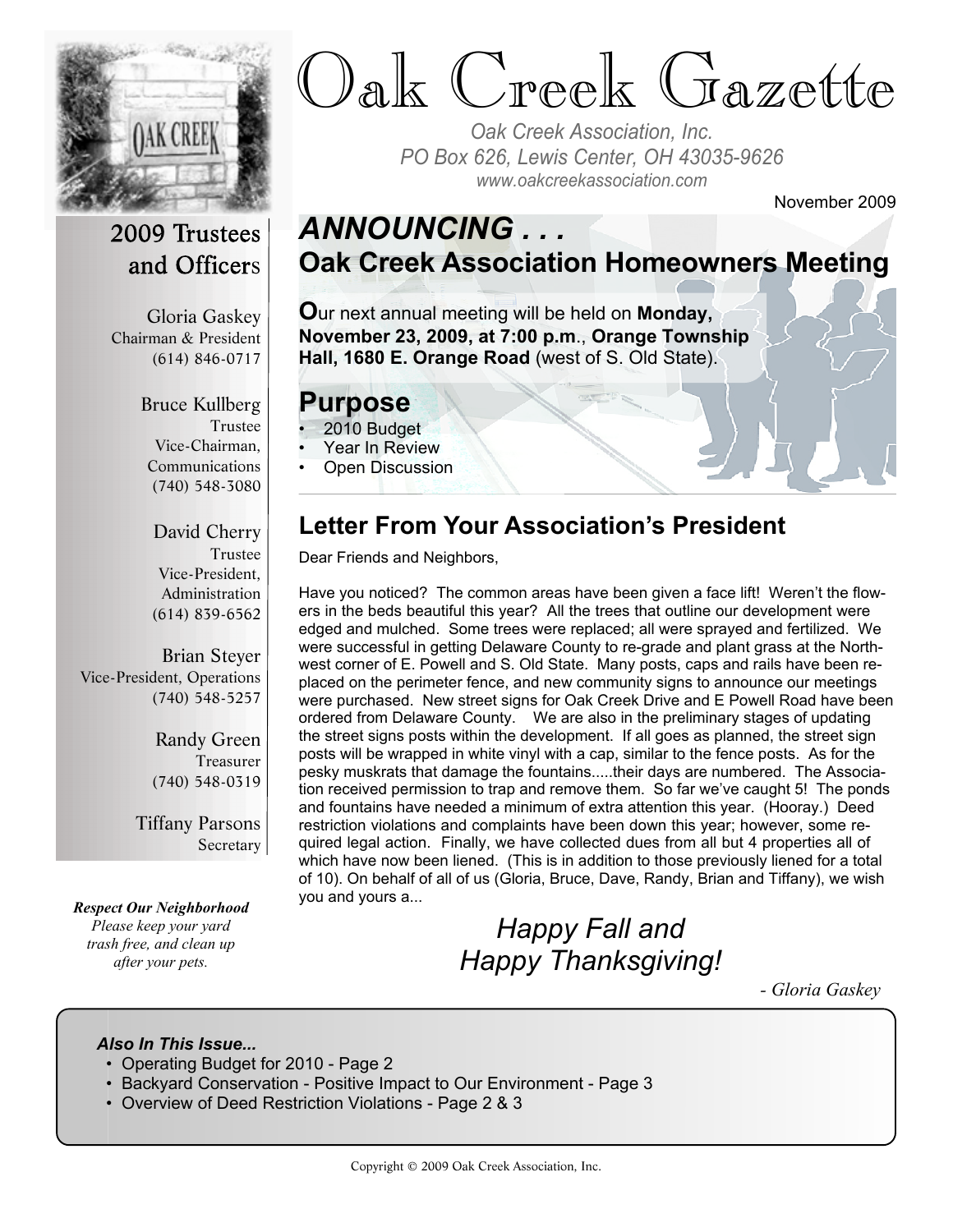#### **Treasurer's Update**

Invoices for 2010 dues will be mailed in late January in the amount of \$150.00. Payment is due by February 15, 2010. Payment can be made by check, cash, money order or via the Internet through Paypal, which is accessible via our website @ www.oakcreekassociation.com.

As you know, by virtue of owning property in Oak Creek, you are automatically a member of the Oak Creek Association. Association dues, like real estate taxes, are assessed on and directly tied only to the property and subject to similar collection processes. In other words when you purchase a home, it comes with dues and taxes. Payment of dues is not contingent on any other factor. Please pay your 2010 dues upon receipt of your invoice in late January. Please contact your trustees or treasurer if you have any questions or concerns. Thank you.

| <b>Oak Creek Association</b><br><b>Operating Budget 2010</b>                                                                                                               |                                                              |
|----------------------------------------------------------------------------------------------------------------------------------------------------------------------------|--------------------------------------------------------------|
|                                                                                                                                                                            | 2010<br><b>Budget</b><br><b>YTD</b>                          |
| <b>REVENUES:</b><br>Dues & Other                                                                                                                                           | \$56,070                                                     |
|                                                                                                                                                                            |                                                              |
| <b>EXPENSES</b><br>Grounds Care<br>Fountain & Pond Maintenance<br>Administrative<br><b>Utilities</b><br><b>General Maintenance</b><br><b>Tree Care</b><br>Capital Projects | 24,862<br>6,618<br>9,225<br>4,410<br>2,000<br>4,488<br>4,467 |
| <b>Total Expenses</b>                                                                                                                                                      | 56,070                                                       |
| NFT                                                                                                                                                                        | (40)                                                         |

#### **Neighborhood Garage Sale**

Our Annual Neighborhood Garage Sale was held this year on June 12th & 13th. Thanks to Brian Clary, RE/MAX Associates Realty, for sponsoring the event again this year. Many of the neighbors who participated in the garage sale reported a good turnout and sales. Also, new this year was sharing advertising expenses with Oak Creek East which allowed us to place a larger ad. With the warmer weather, many of the neighborhood kids set up lemonade stands to make extra money. Good thinking, kids! The sale was from 9am - 4pm each day, and cost was only \$3.00 per home. See you next year!



#### **Township Violations:**

- ß **Trash Collection:** Please let your new neighbors know that Orange Township requires we use Rumpke to collect refuse. Every resident must contact Rumpke like they do AEP, etc., to contract with them. There is a fee for trash pick up. The township will allow a resident to opt out only if they can prove they have a **legal** way of disposing of trash. Example, a resident owns a business and pays for a dumpster and collection, and takes their trash to work. They have to supply receipts and contracts, etc. If a resident puts his trash in another's yard for pickup or puts trash in someone else's receptacle, CALL RUMPKE at 1-800-828-8171 and ask for JACK. Rumpke has to initiate the complaint to Orange Township for the Township to take action.
- ß **Multiple Families:** We are single-family dwelling community. This does not mean that our children or parents don't live with us. But it does mean that several families cannot reside in a house that is not built to accommodate them. If you have a concern, **write** to Dick Gladman, Zoning Department, Orange Township, 1680 E. Orange Road, Lewis Center, OH 43035.\*
- Parking: If residents are parking in areas marked as "no parking this side of street." Please contact the Sheriff. If residents are parking in their driveways so as to block the sidewalk. Again, contact the Sheriff.
- ß **Business out of the Home:** If a resident is conducting a business out of their home and is creating problems to sur rounding residents, although it is a deed violation, it is also a Township violation. Notify us, but also **write** Dick Glad man, Zoning Department, Orange Township, 1680 E. Orange Road, Lewis Center, OH 43035. \*

\*The Township has an attorney, Mike McCarthy. Using the Township's attorney limits our legal expenses and the Township has a "Bigger Hammer." However, we are not afraid to take legal action against a resident on behalf of the Association. On all issues, we want to be prudent with spending our funds. We try to write letters, call, and visit first. We will work with a resident so long as they work with us.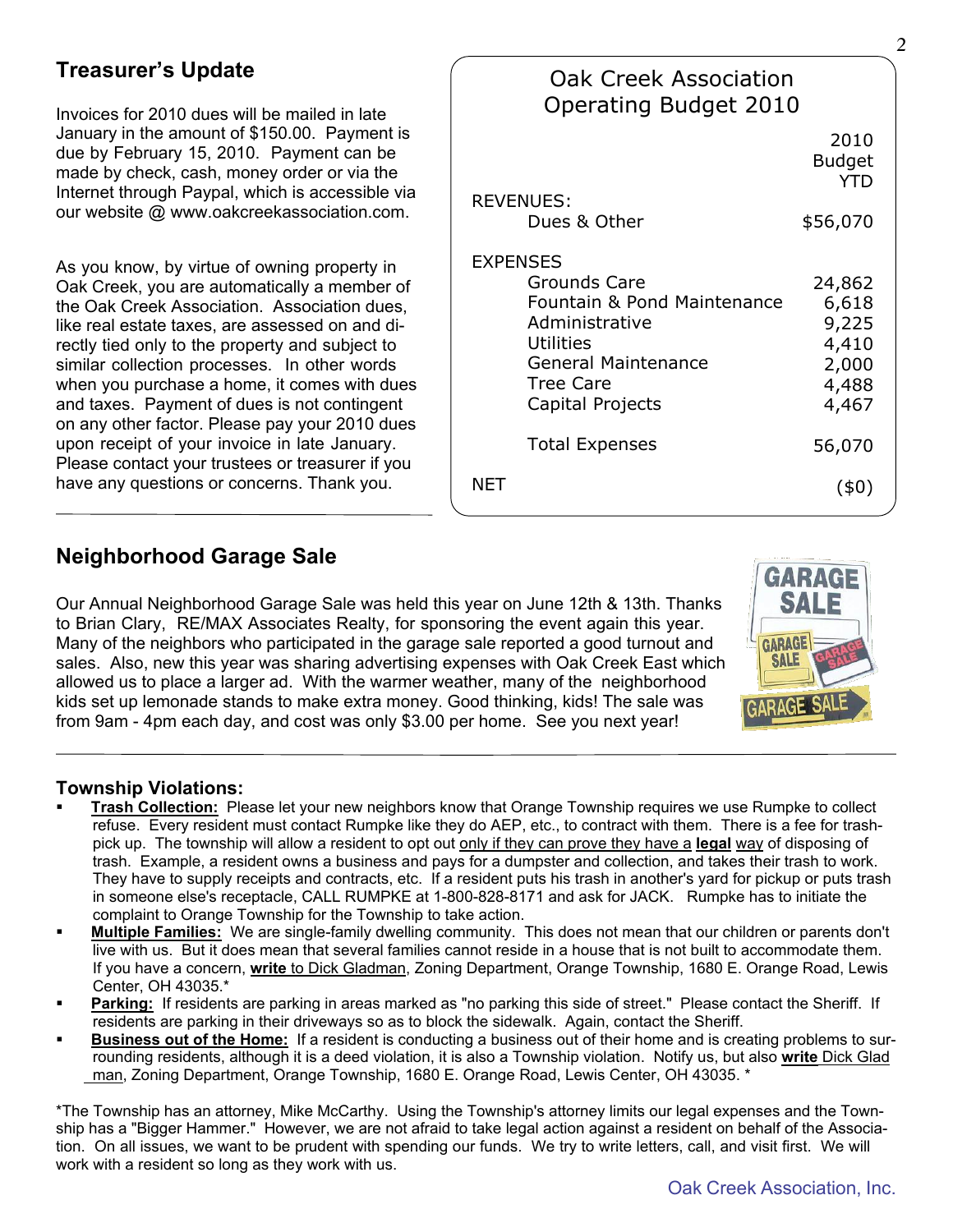**Deed Restrictions:** If you do not have a copy of your deed restrictions, you can access them off our web site. It is very important to review the deed restrictions before building, planting, fencing, etc. In addition to the deed restrictions, Orange Township has additional restrictions that should be checked for your own protection (call 740-548-5430 x124). If you have any questions, the trustees will gladly address or assist with your concerns. *We do require that any complaints regarding deed restriction violations (1) provide the nature of the violation (2) provide the property address (3) be put in writing and mailed or e-mailed to us at the above addresses. Also, please include your name, address, and phone so we can contact you in a formal manner.* Below are some Do's and Don'ts:

#### *WHAT WE MUST DO AND WHAT WE CANNOT DO:*

- ß MUST CUT YOUR GRASS AND CLEAN UP CLIPPINGS AFTERWARDS.
- ß MUST TREAT YOUR LAWN FOR WEEDS (CRABGRASS, DANDELIONS, CLOVER, ETC.)
- ß MUST MAINTAIN PLANTING BEDS. NO BEDS OVERGROWN WITH WEEDS AND NO PLANTINGS ALLOWED TO GROW OUT OF CONTROL.
- ß CANNOT HAVE CAMPERS, TRAILERS, BOATS, RV, OR COMMERCIAL VEHICLE IN THE DRIVEWAY OR ON THE STREET MORE THAN 24 HOURS IN A MONTH.
- ß NO UNDRIVABLE VEHICLE CAN BE IN FRONT OF PREMISES FOR MORE THAN 7 DAYS.
- ß NO OUTDOOR CLOTHES DRYING.
- EMISES FOR MORE THAN 7 BATS.<br>I STREET OR ABUTTING PROPERTIES.<br>bick up on Fridays. Trash is NOT to be pu ß NO TRASH RECEPTACLE IN VIEW OF PUBLIC FROM STREET OR ABUTTING PROPERTIES. (Trash is not to be put out prior to Thursday evenings after 6:00 p.m. for pick up on Fridays. Trash is NOT to be put on the side walks. It is also recommended that if a storm or high winds are pending, do not put trash out until the storm passes, keeping your trash from blowing all over the neighborhood. Promptly remove empty trash receptacles from sight along with any remaining items.)
- ß NO STREET TREES. TREES CANNOT BE PLANTED BETWEEN THE SIDEWALK AND THE STREET.
- ß NO SHEDS OR STORAGE STRUCTURES.
- **FENCING MUST MEET YOUR SPECIFIC DEED RESTRICTION.**
- **NO TRADE, BUSINESS OR COMMERCIAL ACTIVITY SHALL BE CONDUCTED ON ANY LOT, NOR SHALL ANY-**THING BE DONE WHICH MAY BECOME AN ANNOYANCE OR NUISANCE TO ANY OF THE OWNERS OF ANY LOT IN THE SUBDIVISION.
- ß NO PAINTING, REPAIRS, ETC., ARE ALLOWED WHICH MAY BE VIEWED AS AN EYESORE TO ANY OF THE OWNERS OF ANY LOT IN THE SUBDIVISION. (THIS IS THE REASON THE BUILDERS HAD RESTRICTIONS ON ALL BUYERS AS TO THE COLORS THEY WERE ALLOWED TO CHOOSE FOR SIDING, SHUTTERS, DOORS AND ROOFS.)

We supply all new residents with a Welcome Letter to familiarize them with the deed restrictions.



By participating in **backyard conservation**, people feel good about positive contributions to the environment and get a better understanding of conservation on all land. Backyard Conservation is a multifaceted cooperative project by the Natural Resources Conservation Service, the Wildlife Habitat Council, and the National Association of Conservation DistrictsFor More Information and ideas on backyard conservation, please access: http://www.delawareswcd.org/index.php/backyard-conservation



**Pets:** We need to address the persistence of residents walking their dogs and allowing them to defecate in the area around the Pond on Cottonwood or in neighbor's yards. If you see a neighbor not cleaning up after their dog, please ask them to do so. Otherwise, we are faced with using Association Dues to hire a "Pet Butler" to clean up the dog stools. Any association resident can have a dog owner cited for trespassing if the dog does its business on that resident's property. Residents who clean-up after their pet are appreciated. Also be reminded that dogs must be on a leash.

*Our Community Web site* Keeping in touch with your **Oak Creek Homeowners' Association** just got a whole lot easier. Now you can access news and information, read previous newsletters and minutes from access deed restrictions and by-law documents, survey results, contact your trustees, plus much more! the Internet links found in this newsletter are available on our web site. All this and more is now available 24 hours a day, 7 days a week at *www.oakcreekassociation.com*.